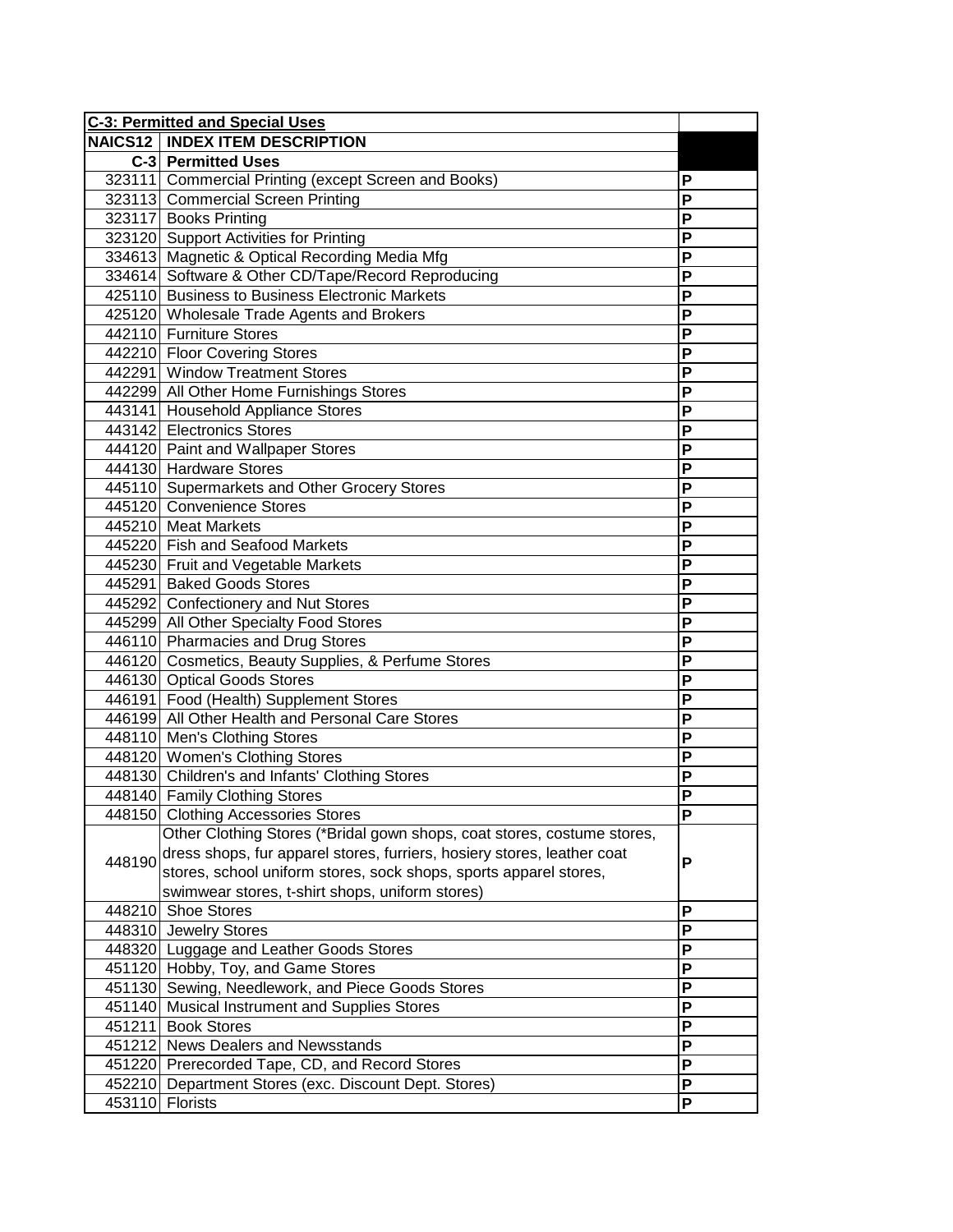| <b>C-3: Permitted and Special Uses</b> |                                                          |                |
|----------------------------------------|----------------------------------------------------------|----------------|
|                                        | NAICS12   INDEX ITEM DESCRIPTION                         |                |
|                                        | 453210 Office Supplies and Stationery Stores             | P              |
|                                        | 453910 * Pet Supplies & Food Stores                      | P              |
|                                        | 453920 Art Dealers                                       | P              |
|                                        | 511140 Directory and Mailing List Publishers             | P              |
|                                        | 511191 Greeting Card Publishers                          | P              |
|                                        | 511199 All Other Publishers                              | P              |
|                                        | 511210 Software Publishers                               | P              |
|                                        | 512120 Motion Picture and Video Distribution             | P              |
|                                        | 512230 Music Publishers                                  | P              |
|                                        | 512240 Sound Recording Studios                           | P              |
|                                        | 512290 Other Sound Recording Industries                  | P              |
|                                        | 518210 Data Processing, Hosting, and Related Services    | P              |
|                                        | 519110 News Syndicates                                   | P              |
|                                        | 519130 Internet Publg/Broadcasting/Web Search Portals    | P              |
|                                        | 519190 All Other Information Services                    | P              |
|                                        | 521110 Monetary Authorities-Central Bank                 | P              |
|                                        | 522110 Commercial Banking                                | P              |
|                                        | 522120 Savings Institutions                              | P              |
|                                        | 522130 Credit Unions                                     | P              |
|                                        | 522210 Credit Card Issuing                               | P              |
|                                        | 522292 Real Estate Credit                                | P              |
|                                        | 522293 International Trade Financing                     | P              |
|                                        | 522294 Secondary Market Financing                        | P              |
|                                        | 522310 Mortgage and Nonmortgage Loan Brokers             | $\overline{P}$ |
|                                        | 522320 Fin. Trans. Processing, Reserve, & Clh Activities | P              |
|                                        | 523110 Investment Banking and Securities Dealing         | $\overline{P}$ |
|                                        | 523120 Securities Brokerage                              | P              |
|                                        | 523130 Commodity Contracts Dealing                       | P              |
|                                        | 523140 Commodity Contracts Brokerage                     | P              |
|                                        | 523210 Securities and Commodity Exchanges                | P              |
|                                        | 523910 Miscellaneous Intermediation                      | P              |
|                                        | 523920 Portfolio Management                              | P              |
|                                        | 523930 Investment Advice                                 | P              |
|                                        | 523991 Trust, Fiduciary, and Custody Activites           | P              |
|                                        | 523999 Miscellaneous Financial Investment Activites      | Ρ              |
|                                        | 524113 Direct Life Insurance Carriers                    | P              |
|                                        | 524114 Direct Health and Medical Insurance Carriers      | P              |
|                                        | 524126 Direct Property and Casualty Insurance Carriers   | P              |
|                                        | 524127 Direct Title Insurance Carriers                   | P              |
|                                        | 524128 Other Direct Insurance Carriers                   | P              |
|                                        | 524130 Reinsurance carriers                              | P              |
|                                        | 524210 Insurance Agencies and Brokerages                 | P              |
|                                        | 524291 Claims Adjusting                                  | P              |
|                                        | 524292 Third Party Admin. of Insurance/Pension Funds     | P              |
|                                        | 524298 All Other Insurance Related Activites             | P              |
|                                        | 525110 Pension Funds                                     | P              |
|                                        | 525120 Health and Welfare Funds                          | P              |
|                                        | 525190 Other Insurance Funds                             | P              |
|                                        | 525910 Open-End Investment Funds                         | P              |
|                                        | 525920 Trusts, Estates, and Agency Accounts              | P              |
|                                        |                                                          |                |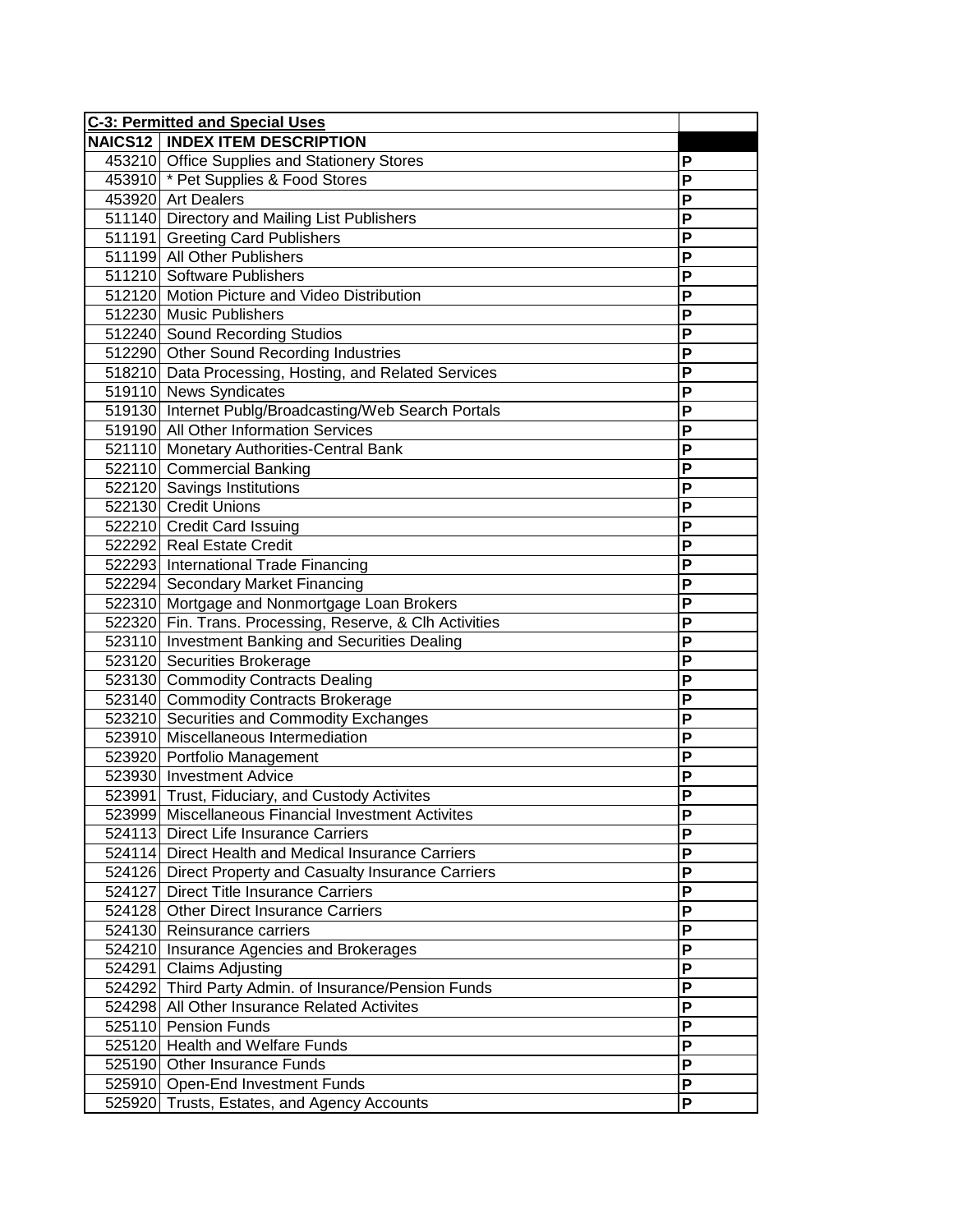| <b>C-3: Permitted and Special Uses</b>                 |                         |
|--------------------------------------------------------|-------------------------|
| <b>NAICS12   INDEX ITEM DESCRIPTION</b>                |                         |
| 525990 Other Financial Vehicles                        | P                       |
| 531110 Lessors of Residential Buildings and Dwellings  | P                       |
| 531120 Lessors of Nonresidential Buildings             | $\overline{P}$          |
| 531190 Lessors of Other Real Estate Property           | $\overline{P}$          |
| 531210 Offices of Real Estate Agents and Brokers       | $\overline{P}$          |
| 531311 Residential Property Managers                   | P                       |
| 531312 Nonresidential Property Managers                | $\overline{\mathsf{P}}$ |
| 531320 Offices of Real Estate Appraisers               | $\overline{P}$          |
| 531390 Other Activites Related to Real Estate          | P                       |
| 532210 Consumer Electronics and Appliances Rental      | P                       |
| 532220 Formal Wear and Costume Rental                  | P                       |
| 532230 Video Tape and Disc Rental                      | P                       |
| 532291 Home Health Equipment Rental                    | P                       |
| 532292 Recreational Goods Rental                       | P                       |
| 532299 All Other Consumer Goods Rental                 | P                       |
|                                                        | $\overline{\mathsf{P}}$ |
| 532420 Office Machinery and Equip. Rental and Leasing  |                         |
| 533110 Lessors of Nonfinancial Intangible Assets       | P                       |
| 541110 Offices of Lawyers                              | P                       |
| 541191 Title Abstract and Settlement Offices           | P                       |
| 541199 All Other Legal Services                        | P                       |
| 541211 Offices of Certified Public Accountants         | P                       |
| 541213 Tax Preparation Services                        | $\overline{P}$          |
| 541214 Payroll Services                                | P                       |
| 541219 Other Accounting Services                       | $\overline{\mathsf{P}}$ |
| 541310 Architectural Services                          | P                       |
| 541320 Landscape Architectural Services                | P                       |
| 541330 Engineering Services                            | P                       |
| 541340 Drafting Services                               | $\overline{P}$          |
| 541350 Building Inspection Services                    | P                       |
| 541360 Geophysical Surveying and Mapping Services      | $\overline{P}$          |
| 541370 Surveying & Mapping (x. Geophysical) Services   | $\overline{P}$          |
| 541380 Testing Laboratories                            | $\overline{\mathsf{P}}$ |
| 541410 Interior Design Services                        | $\overline{P}$          |
| 541420 Industrial Design Services                      | P                       |
| 541430 Graphic Design Services                         | P                       |
| 541490 Other Specialized Design Services               | P                       |
| 541511 Custom Computer Programming Services            | P                       |
| 541512 Computer Systems Design Services                | P                       |
| 541513 Computer Facilities Management Services         | P                       |
| 541519 Other Computer Related Services                 |                         |
|                                                        | P<br>$\overline{P}$     |
| 541611 Admin Mgmt/General Mgmt Consulting Services     |                         |
| 541612 Human Resources Consulting Services             | P                       |
| 541613 Marketing Consulting Services                   | P                       |
| 541614 Process/Physical Dstr/Logistics Consulting Svc. | P                       |
| 541618 Other Management Consulting Services            | $\overline{P}$          |
| 541720 R&D in the Social Sciences and Humanities       | P                       |
| 541810 Advertising Agencies                            | P                       |
| 541820 Public Relations Agencies                       | $\overline{\mathsf{P}}$ |
| 541830 Media Buying Agencies                           | $\overline{P}$          |
| 541840 Media Representatives                           | P                       |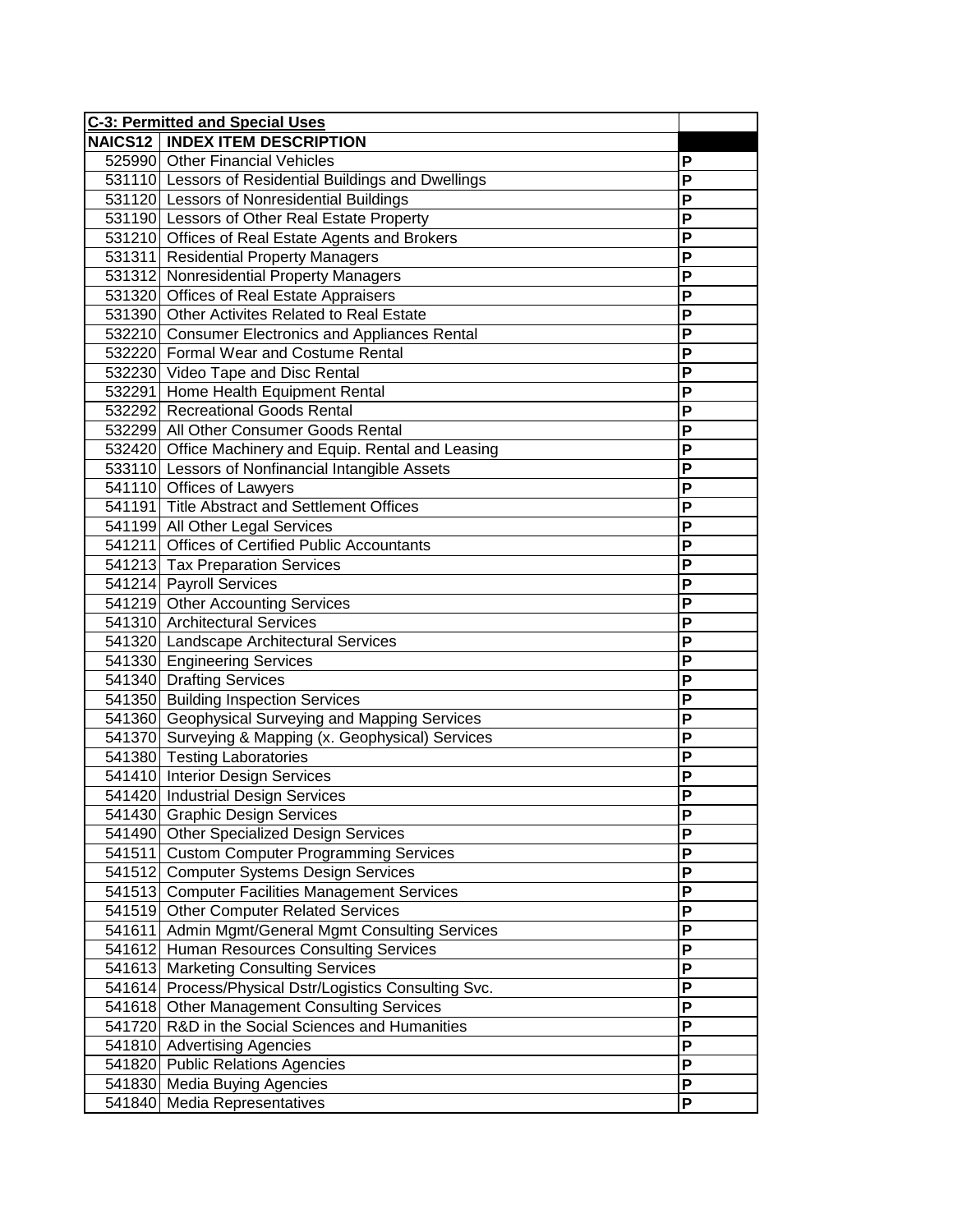| <b>C-3: Permitted and Special Uses</b> |                                                         |                |  |
|----------------------------------------|---------------------------------------------------------|----------------|--|
|                                        | <b>NAICS12   INDEX ITEM DESCRIPTION</b>                 |                |  |
|                                        | 541850 Display Advertising                              | P              |  |
|                                        | 541860 Direct Mail Advertising                          | P              |  |
|                                        | 541870 Advertising Material Distribution Services       | P              |  |
|                                        | 541890 Other Services Related to Advertising            | P              |  |
|                                        | 541910 Marketing Research and Public Opinion Polling    | P              |  |
|                                        | 541921 Photography Studios, Portrait                    | P              |  |
|                                        | 541922 Commercial Photography                           | P              |  |
|                                        | 541930 Translation and Interpretation Services          | P              |  |
|                                        | 551111 Offices of Bank Holding Companies                | P              |  |
|                                        | 551112 Offices of Other Holding Companies               | P              |  |
|                                        | 551114 Corp., Subsidiary, & Regional Managing Offices   | P              |  |
|                                        | 561110 Office Administrative Services                   | P              |  |
|                                        | 561210 Facilities Support Services                      | P              |  |
|                                        | 561311 Employment Placement Agencies                    | P              |  |
|                                        | 561312 Executive Search Services                        | P              |  |
|                                        | 561320 Temporary Help Services                          | P              |  |
|                                        | 561330 Professional Employer Organizations              | P              |  |
|                                        | 561410 Document Preparation Services                    | P              |  |
|                                        | 561421 Telephone Answering Services                     | P              |  |
|                                        | 561422 Telemarketing Bureaus & Other Contact Centers    | P              |  |
|                                        | 561439 Other Business Svc. Centers (incl. Copy Shops)   | P              |  |
|                                        | 561440 Collection Agencies                              | P              |  |
|                                        | 561450 Credit Bureaus                                   | P              |  |
|                                        | 561492 Court Reporting and Stenotype Services           | P              |  |
|                                        | 561510 Travel Agencies                                  | P              |  |
|                                        | 561520 Tour Operators                                   | P              |  |
|                                        | 561591 Convention and Visitors Bureaus                  | P              |  |
|                                        | 561599 All Other Travel Arrangment and Reservation Svc. | P              |  |
|                                        | 561611 Investigation Services                           | P              |  |
|                                        | 561621 Security Systems Services (except Locksmiths)    | P              |  |
|                                        | 561622 Locksmiths                                       | P              |  |
|                                        | 611610 Fine Arts Schools                                | P              |  |
|                                        | 611630 Language Schools                                 | P              |  |
|                                        | 611691 Exam Preparation and Tutoring                    | P              |  |
|                                        | 611692 Automobile Driving Schools                       |                |  |
|                                        | 611710 Educational Support Services                     | ۲<br>P         |  |
|                                        | 621111 Offices of Physicians                            | P              |  |
|                                        | 621112 Offices of Physicians, Mental Health Specialists | P              |  |
|                                        | 621210 Offices of Dentists                              | P              |  |
|                                        | 621310 Offices of Chiropractors                         | P              |  |
|                                        | 621320 Offices of Optometrists                          | P              |  |
|                                        |                                                         | P              |  |
|                                        | 621340 Offices of Physical, Occup, & Speech Therapists  |                |  |
|                                        | 621391 Offices of Podiatrists                           | P              |  |
|                                        | 621399 Offices of All Other Misc. Health Practitioners  | P              |  |
|                                        | 621410 Family Planning Centers                          | P              |  |
|                                        | 621491 HMO Medical Centers                              | P              |  |
|                                        | 621492 Kidney Dialysis Centers                          | P              |  |
|                                        | 621498 All Other Outpatient Care Centers                | $\overline{P}$ |  |
|                                        | 621511 Medical Laboratories                             | P              |  |
|                                        | 621512 Diagnostic Imaging Centers                       | $\overline{P}$ |  |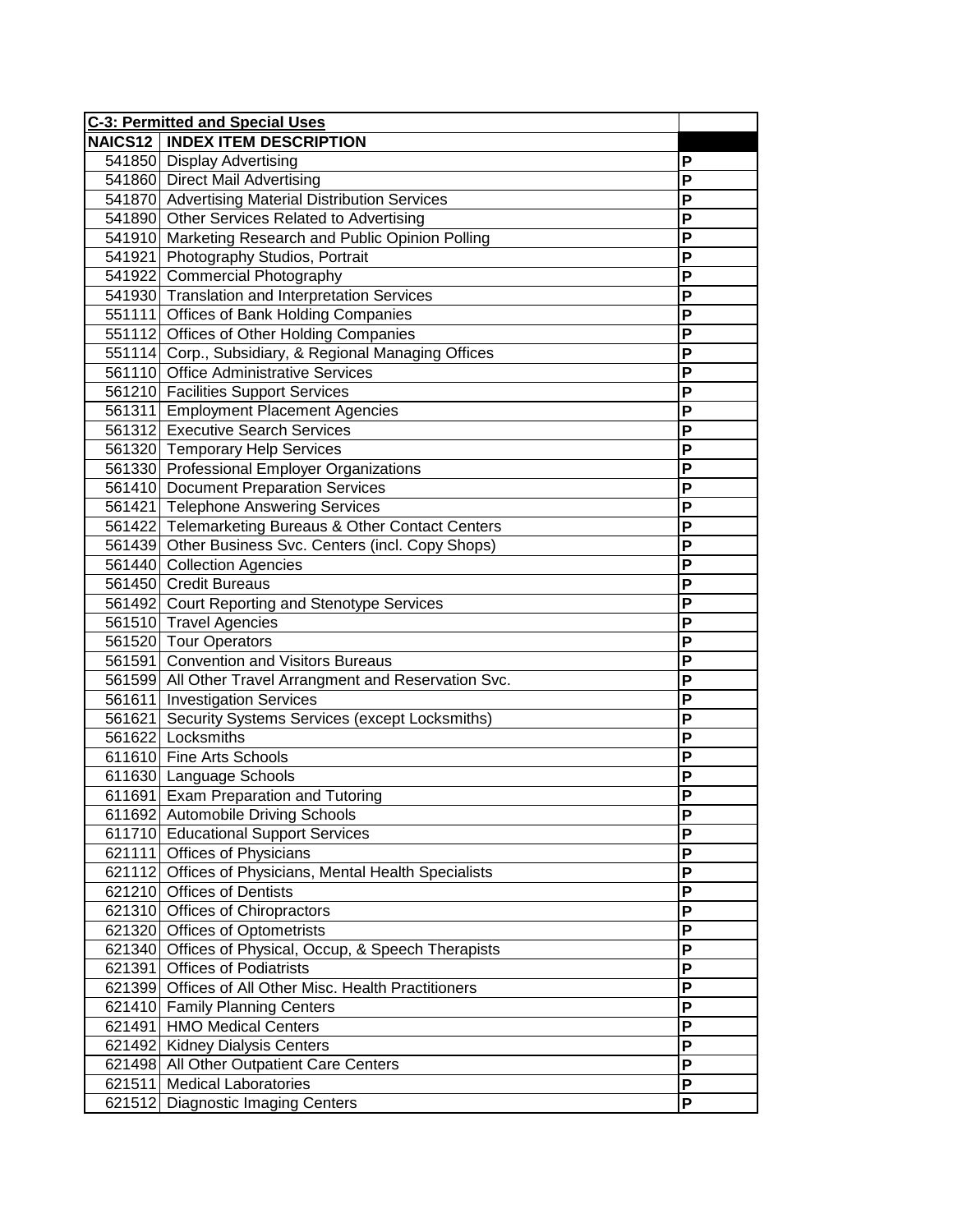| <b>C-3: Permitted and Special Uses</b>                     |                |
|------------------------------------------------------------|----------------|
| <b>NAICS12   INDEX ITEM DESCRIPTION</b>                    |                |
| 621610 Home Health Care Services                           | P              |
| 624310 Vocational Rehabilitation Services                  | P              |
| 711320 Promoters of Perf. Arts/Sports without Facilities   | P              |
| 711410 Agents and Managers for Misc. Public Figures        | P              |
| 711510 Independent Artists, Writers, and Performers        | P              |
| 811212 Computer/Office Machine Repair & Maintenance        | P              |
| 811213 Communication Equipment Repair/Maintenance          | P              |
| 811219 Other Elec./Precision Equipment Repair & Main.      | P              |
| 811411 Home and Garden Equip. Repair & Maintenance         | P              |
| 811412 Appliance Repair and Maintenance                    | P              |
| 811420 Reupholstery and Furniture Repair                   | P              |
| 811430 Footwear and Leather Goods Repair                   | P              |
| 812111 Barber Shops                                        | P              |
| 812112 Beauty Salons                                       | P              |
| 812113 Nail Salons                                         | P              |
| 812191 Diet and Weight Reducing Centers                    | P              |
| 812320 Drycleaning/Laundry Services (x. Coin-Operated)     | P              |
| 812922 One-Hour Photofinishing                             | P              |
| 813211 Grantmaking Foundations                             | P              |
| 813212 Voluntary Health Organizations                      | P              |
| 813219 Other Grantmaking and Giving Services               | P              |
| 813311 Human Rights Organizations                          | P              |
| 813312 Environment/Conservation/Wildlife Organizations     | P              |
| 813319 Other Social Advocacy Organizations                 | P              |
| 813410 Civic and Social Organizations                      | P              |
| 813910 Business Associations                               | P              |
| 813920 Professional Organizations                          | P              |
| 813930 Labor Unions and Similar Labor Organizations        | P              |
| 813940 Political Organizations                             | P              |
| 813990 Other Similar Orgs. (x. Bus., Prof., Labor, Polit.) | P              |
| 921130 Public Finance Activities                           | P              |
|                                                            | $\overline{P}$ |
| 923110 Administration of Education Programs                |                |
| 923120 Administration of Public Health Programs            | P<br>P         |
| 923130 Administration of Human Resource Programs           |                |
| 923140 Administration of Veterans' Affairs                 | Ρ              |
| 924110 Admin of Air/Water Resource/Solid Waste Mgmt        | P              |
| 924120 Administration of Conservation Programs             | P              |
| 925110 Administration of Housing Programs                  | P              |
| 925120 Admin of Urban Planning & Comm. & Rural Dev.        | P              |
| 926110 Administration of General Economic Programs         | P              |
| 926120 Regulation & Admin of Transportation Programs       | P              |
| 926130 Regulation and Administration of Misc. Utilities    | P              |
| 926140 Regulation of Agri. Marketing and Commodities       | P              |
| 926150 Reg., Licensing, Insp. of Misc. Comml. Sectors      | P              |
| 927110 Space Research and Technology                       | P              |
| 928110 National Security                                   | P              |
| 928120 International Affairs                               | P              |
|                                                            |                |
| C-3 Special Uses                                           |                |
| 334111 Electronic Computers Manufacturing                  | S              |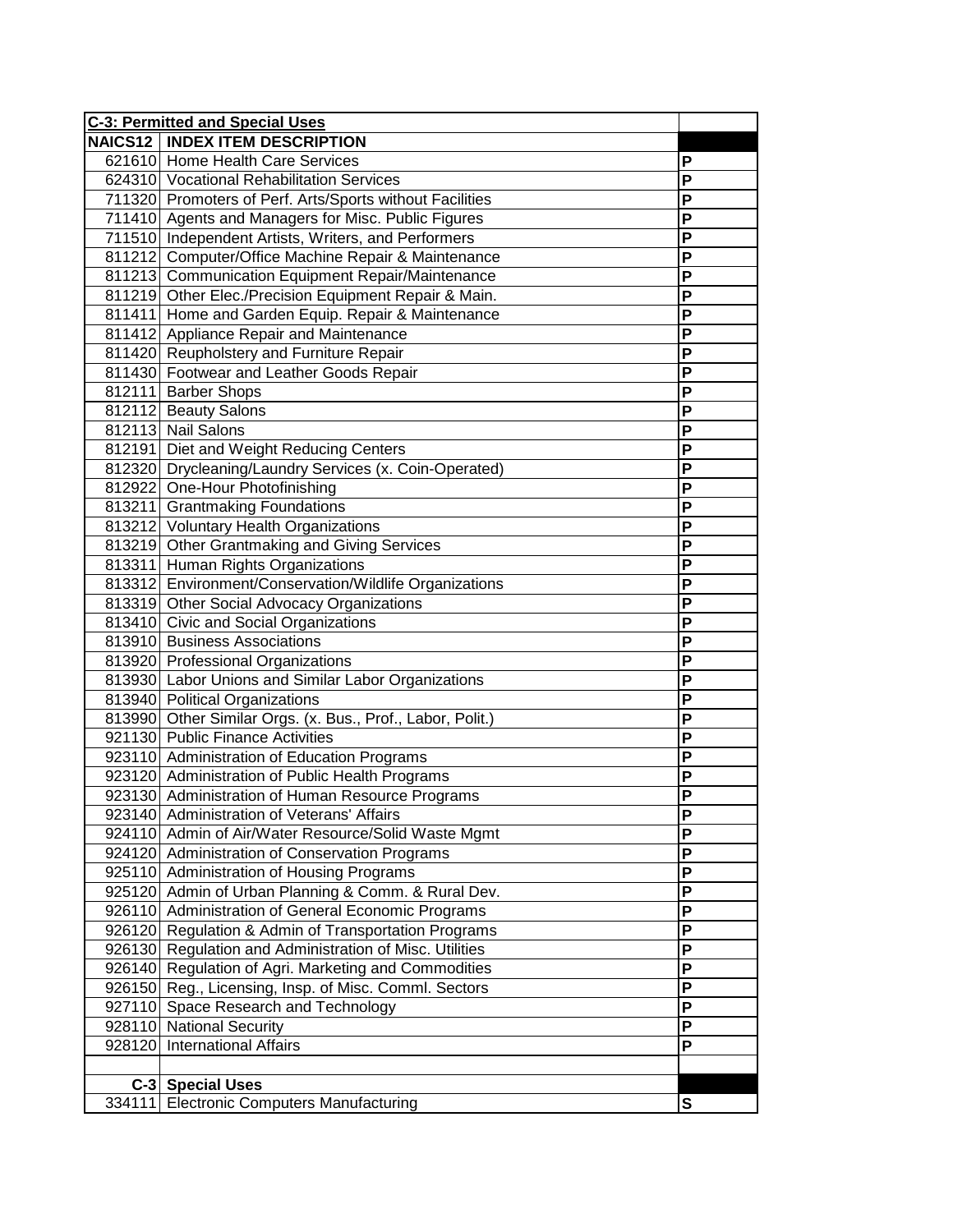| <b>C-3: Permitted and Special Uses</b>                           |                                   |
|------------------------------------------------------------------|-----------------------------------|
| <b>NAICS12   INDEX ITEM DESCRIPTION</b>                          |                                   |
| 334112 Computer Storage Device Manufacturing                     | S                                 |
| 334113 Computer Terminal Manufacturing                           | $\overline{\mathbf{s}}$           |
| 334119 Other Computer Peipheral Equipment Mfg.                   | $\overline{\mathbf{s}}$           |
| 334210 Telephone Apparatus Manufacturing                         | $\overline{\mathbf{s}}$           |
| 334220 Radio-TV Broadcast/Wireless Comm. Equip. Mfg.             | $\overline{\mathsf{s}}$           |
|                                                                  | $\overline{\mathbf{s}}$           |
| 334290 Other Communications Equipment Manufacturing              | $\overline{\mathbf{s}}$           |
| 334310 Audio and Video Equipment Manufacturing                   | $\overline{\mathbf{s}}$           |
| 337212 Custom Architectural Woodwork & Millwork Mfg              |                                   |
| 339112 Surgical and Medical Instrument Manufacturing             | $\overline{\mathbf{s}}$           |
| 339113 Surgical Appliance and Supplies Manufacturing             | $\overline{\mathsf{s}}$           |
| 339114 Dental Equipment and Supplies Manufacturing               | $\overline{\mathbf{s}}$           |
| 339115 Ophthalmic Goods Manufacturing                            | S                                 |
| 339116 Dental Laboratories                                       | S                                 |
| 441110 New Car Dealers                                           | $\overline{\mathbf{s}}$           |
| 441210 Recreational Vehicle Dealers                              | S                                 |
| 441221   Motorcycle/ATV/Personal Watercaft Dealers               | $\overline{\mathbf{s}}$           |
| 441222 Boat Dealers                                              | $\overline{\mathbf{s}}$           |
| 441229 All Other Motor Vehicle Dealers                           | $\overline{\mathbf{s}}$           |
| 441310 Automotive Parts and Accessories Stores                   | $\overline{\mathbf{s}}$           |
| 441320 Tire Dealers                                              | $\overline{\mathbf{s}}$           |
| 444110 Home Centers                                              | $\overline{\mathbf{s}}$           |
| 444190 Other Building Material Dealers                           | $\overline{\mathbf{s}}$           |
| 444220 Nursery, Garden Center, & Farm Supply Stores              | $\overline{\mathbf{s}}$           |
| 445310 Beer, Wine, and Liquor Stores                             | $\overline{\mathbf{s}}$           |
| 447110 Gasoline Stations with Convenience Stores                 | $\overline{\mathsf{s}}$           |
| 447190 Other Gasoline Stations                                   | $\overline{\mathsf{s}}$           |
| 448190 Other Clothing Stores (*Lingerie stores)                  | $\overline{\mathbf{s}}$           |
| 451110 Sporting Goods Store-Gun Shops and/or Firearms/Ammo Sales | $\overline{\mathbf{s}}$           |
| 452311 Warehouse Clubs and Supercenters                          | $\overline{\mathbf{s}}$           |
| 452319 All Other General Merchandise Stores                      | $\overline{\mathbf{s}}$           |
| 453220 Gift, Novelty, and Souvenir Stores                        | $\overline{\mathbf{s}}$           |
| 453310 Used Merchandise Stores                                   | $\overline{\mathbf{s}}$           |
| 453910 * Pet Stores/Shops                                        |                                   |
| 453991 Tobacco Stores                                            | $\overline{\mathsf{s}}$           |
| 453998 All Other Miscellaneous Store Retailers                   | $\overline{\mathbf{s}}$           |
| 488410 Motor Vehicle Towing                                      | $\bf{s}$                          |
| 512131 Motion Picture Theaters (except Drive-Ins)                | $\mathbf{s}$                      |
| 517110 Wired Telecommunications Carriers                         | $\mathbf{s}$                      |
|                                                                  | $\overline{\mathbf{s}}$           |
| 517210 Wireless Telecomm. Carriers (except Satellite)            | $\overline{\mathbf{s}}$           |
| 517410 Satellite Telecommunications                              | $\overline{\mathbf{s}}$           |
| 517911 Telecommunications Resellers                              | $\overline{\mathbf{s}}$           |
| 517919 All Other Telecommunications                              |                                   |
| 522190 Other Depository Credit Intermediation                    | $\overline{\mathbf{s}}$           |
| 522220 Sales Financing                                           | $rac{\overline{s}}{\overline{s}}$ |
| 522291 Consumer Lending                                          |                                   |
| 522298 All Other Nondepository Credit Intermediation             | $\frac{1}{s}$                     |
| 522390 Other Activites Related to Credit Intermediation          |                                   |
| 532111 Passenger Car Rental                                      | $\overline{\mathbf{s}}$           |
| 532112 Passenger Car Leasing                                     | $\overline{\mathbf{s}}$           |
| 532120 Truck, Utility Trailer, and RV Rental and Leasing         | $\overline{\mathsf{s}}$           |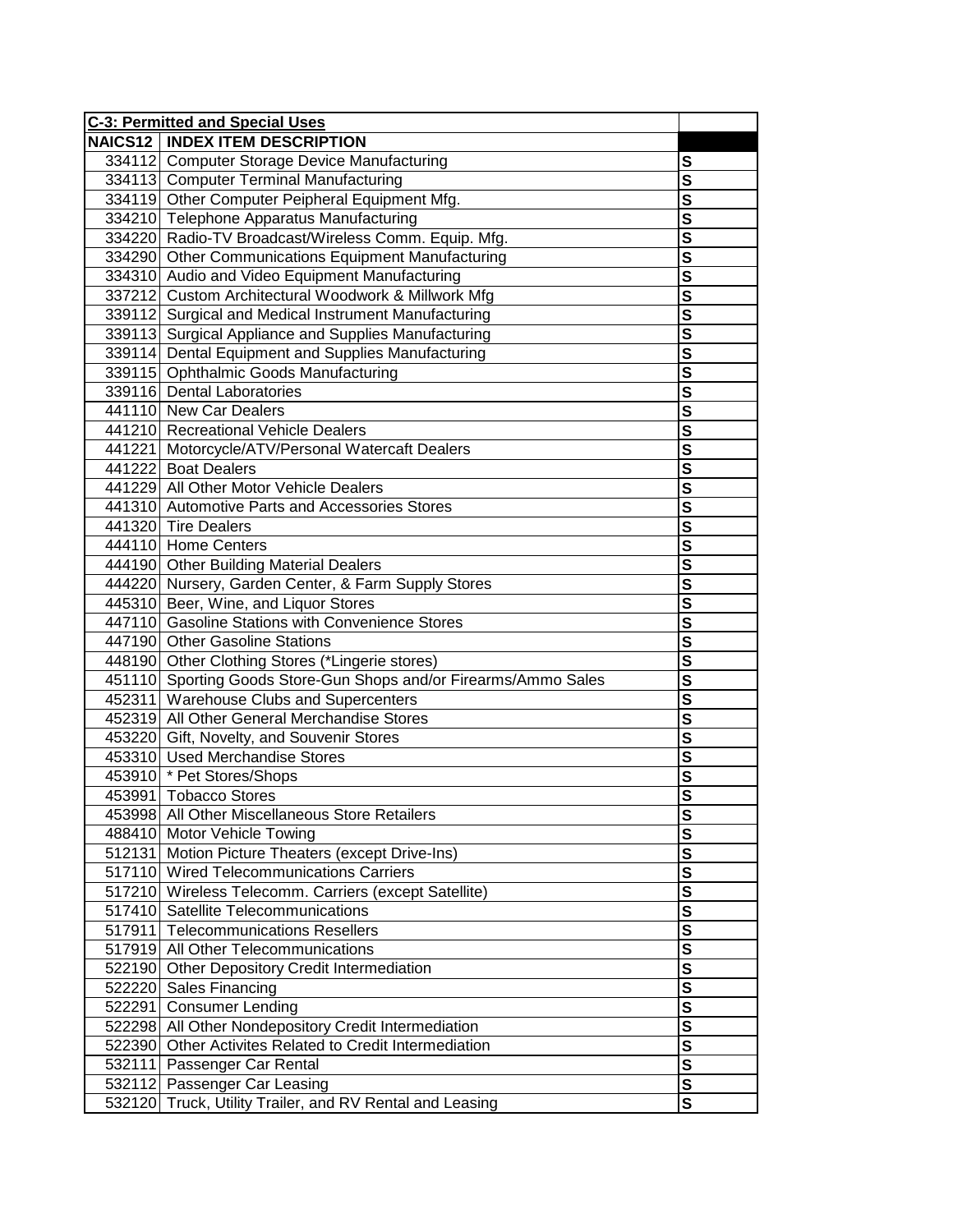| <b>C-3: Permitted and Special Uses</b> |                                                           |                         |
|----------------------------------------|-----------------------------------------------------------|-------------------------|
|                                        | <b>NAICS12   INDEX ITEM DESCRIPTION</b>                   |                         |
|                                        | 532310 General Rental Centers                             | S                       |
|                                        | 541620 Environmental Consulting Services                  | S                       |
|                                        | 541690 Other Scientific and Technical Consulting Svc.     | $\overline{\mathbf{s}}$ |
|                                        | 541710 R&D in Physical, Engineering, and Life Sciences    | $\overline{\mathbf{s}}$ |
|                                        | 541711 Research and Development in Biotechnology          | $\overline{\mathbf{s}}$ |
|                                        | 541712 R&D in Physical, Engineering, and Life Sciences    | $\overline{\mathsf{s}}$ |
|                                        | 541940 Veterinary Services                                | $\overline{\mathbf{s}}$ |
|                                        | 541990 All Other Prof, Scientific, and Technical Services | S                       |
|                                        | 561431 Private Mail Centers                               | $\overline{\mathbf{s}}$ |
|                                        | 561499 All Other Business Support Services                | S                       |
|                                        | 561720 Janitorial Services                                | $\overline{\mathbf{s}}$ |
|                                        | 561730 Landscaping Services                               | $\overline{\mathbf{s}}$ |
|                                        | 561740 Carpet and Upholstery Cleaning Services            | $\overline{\mathbf{s}}$ |
|                                        | 561790 Other Services to Buildings and Dwellings          | $\overline{\mathbf{s}}$ |
|                                        | 561910 Packaging and Labeling Services                    | $\overline{\mathbf{s}}$ |
|                                        | 561920 Convention and Trade Show Organizers               | $\overline{\mathbf{s}}$ |
|                                        | 561990 All Other Support Services                         | $\overline{\mathbf{s}}$ |
|                                        | 611410 Business and Secretarial Schools                   | $\overline{\mathbf{s}}$ |
|                                        | 611420 Computer Training                                  | $\overline{\mathbf{s}}$ |
|                                        | 611430 Professional and Mgmt. Development Training        | $\overline{\mathbf{s}}$ |
|                                        | 611511 Cosmetology and Barber Schools                     | $\overline{\mathbf{s}}$ |
|                                        | 611512 Flight Training                                    | $\overline{\mathbf{s}}$ |
|                                        | 611513 Apprenticeship Training                            | $\overline{\mathbf{s}}$ |
|                                        | 611519 Other Technical and Trade Schools                  | $\overline{s}$          |
|                                        | 611620 Sports and Recreation Instruction                  | $\overline{\mathbf{s}}$ |
|                                        | 611699 All Other Miscellaneous Schools and Instruction    | $\overline{\mathbf{s}}$ |
|                                        | 621330 Offices of Mental Health Practitioners             | $\overline{\mathbf{s}}$ |
|                                        | 621493 Freestanding Ambulatory Surgical/Emer. Centers     | $\overline{\mathsf{s}}$ |
|                                        | 621999 All Other Misc. Ambulatory Health Care Services    | $\overline{\mathbf{s}}$ |
|                                        | 624110 Child and Youth Services                           | $\overline{\mathbf{s}}$ |
|                                        | 624120 Services for Elderly & Persons with Disabilities   | $\overline{\mathbf{s}}$ |
|                                        | 624190 Other Individual and Family Services               | $\overline{\mathsf{s}}$ |
|                                        | 624210 Community Food Services                            | $\overline{\mathbf{s}}$ |
|                                        | 624310 Vocational Rehabilitation Services                 | $\overline{\mathbf{s}}$ |
|                                        | 624410 Child Day Care Services                            | ১                       |
|                                        | 711110 Theater Companies and Dinner Theaters              | S                       |
|                                        | 711120 Dance Companies                                    | $\mathbf s$             |
|                                        | 711130 Musical Groups and Artists                         | $\overline{\mathbf{s}}$ |
|                                        | 711190 Other Performing Arts Companies                    | $\overline{\mathbf{s}}$ |
|                                        | 712110 Museums                                            | $\overline{\mathbf{s}}$ |
|                                        | 713940 Fitness and Recreational Sports Centers            | $\overline{\mathbf{s}}$ |
|                                        | 713950 Bowling Centers                                    | S                       |
|                                        | 713990 All Other Amusement and Recreation Industries      | S                       |
|                                        | 721110 Hotels (except Casino Hotels) and Motels           | $\overline{\mathbf{s}}$ |
|                                        | 721120 Casino Hotels                                      | $\overline{\mathbf{s}}$ |
|                                        | 722310 Food Service Contractors                           | $\overline{\mathbf{s}}$ |
|                                        | 722320 Caterers                                           | $\overline{\mathbf{s}}$ |
|                                        | 722330 Mobile Food Services                               | $\overline{\mathbf{s}}$ |
|                                        | 722410 Drinking Places (Alcoholic Beverages)              | $\overline{\mathbf{s}}$ |
|                                        | 722511 Full-Service Restaurants                           | $\mathbf s$             |